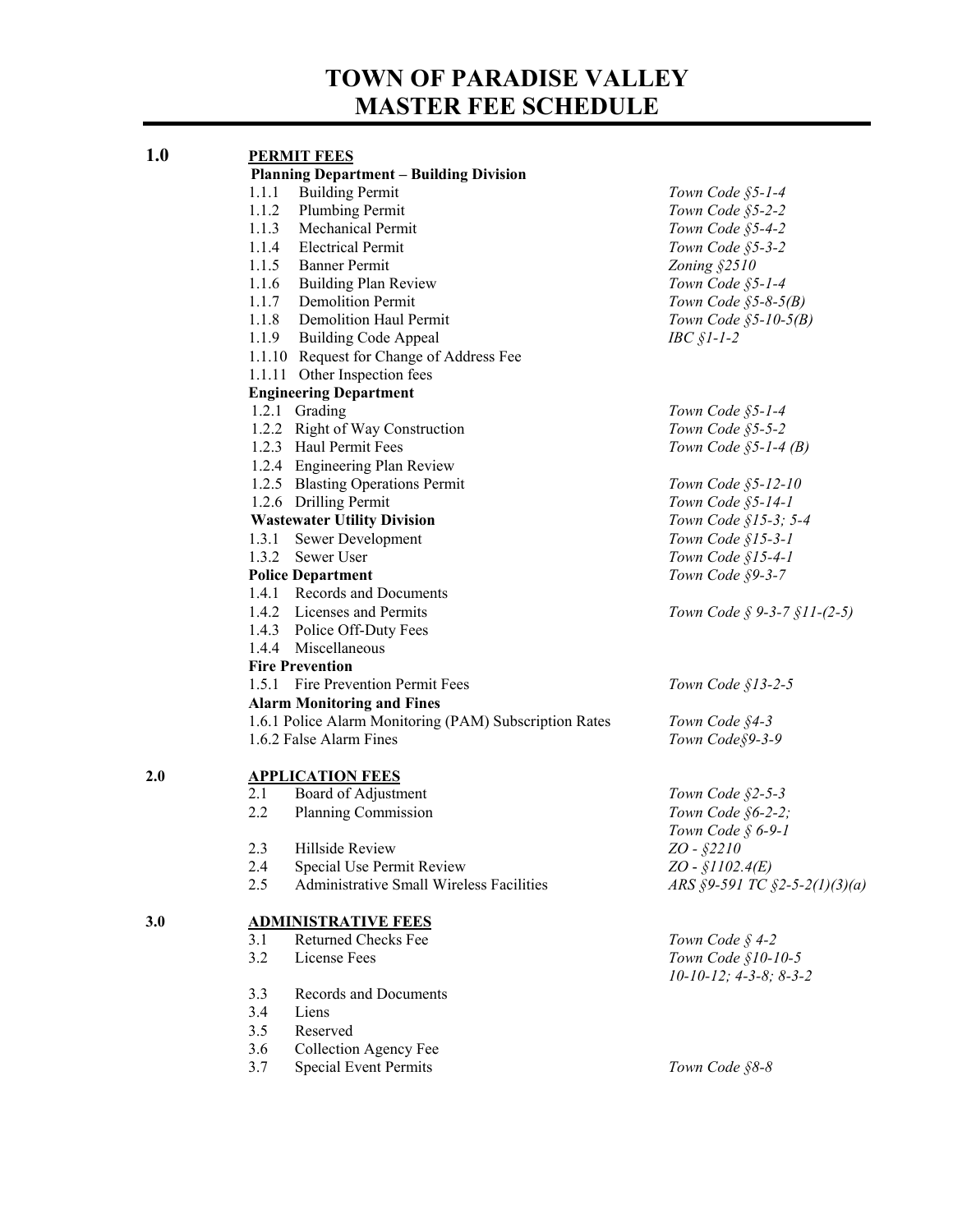**1.0 PERMIT FEES** For the issuance of permits, the following fees shall be imposed.

## **1.1 Planning Department – Building Division**

## **1.1.1 Building Permit Fees**

**1.1.1.1** Building permit fees shall be based on the valuation of the construction which, at a minimum will not be less than \$225 / livable square footage, \$50/square footage garage, storage, etc., \$35/square foot patios, ramadas, porches, etc., \$30/ lineal foot for fences and shall be calculated as follows:

| <b>TOTAL VALUATION</b>   | <b>FEE</b>                                           |  |
|--------------------------|------------------------------------------------------|--|
| \$1 to \$800             | \$24.73                                              |  |
| \$801 to \$3,000         | \$24.73 for the first $$800$ plus \$2.14 for each    |  |
|                          | additional \$100 or fraction thereof, to and         |  |
|                          | including \$3,000                                    |  |
| \$3,001 to \$38,000      | \$72.86 for the first \$3,000 plus \$9.82 for each   |  |
|                          | additional \$1,000 or fraction thereof, to and       |  |
|                          | including \$38,000                                   |  |
| \$38,001 to \$75,000     | \$411.67 for the first \$38,000 plus \$7.08 for      |  |
|                          | each additional \$1,000 or fraction thereof, to      |  |
|                          | and including \$75,000                               |  |
| \$75,001 to \$150,000    | \$677.35 for the first \$75,000 plus \$4.91 for      |  |
|                          | each additional \$1,000 or fraction thereof, to      |  |
|                          | and including \$150,000                              |  |
| \$150,001 to \$750,000   | \$1,045.62 for the first \$150,000 plus \$3.93 for   |  |
|                          | each additional \$1,000 or fraction thereof, to      |  |
|                          | and including \$750,000                              |  |
| \$750,001 to \$1,500,000 | \$3,402.56 for the first \$750,000 plus \$3.33 for   |  |
|                          | each additional \$1,000 or fraction thereof, to      |  |
|                          | and including \$1,500,000                            |  |
| $$1,500,001$ and up      | \$5,901.53 for the first \$1,500,000 plus \$2.21 for |  |
|                          | each additional \$1,000 or fraction thereof.         |  |

Interior remodel calculations are based upon one-half of the actual per square foot value. Conversions (changing the use of an existing area) are valued using the per square foot value of the proposed use less the per square foot value of the existing use.

In addition, the following minimum valuations will be used for the following structures:

|                | <b>VALUATION</b> |
|----------------|------------------|
| <b>BBQ</b>     | \$4,200          |
| Kiva Fireplace | \$5,250          |
| Water Fountain | \$1,000          |
| Water Feature  | \$2,500          |

The Town reserves the right to verify construction valuation.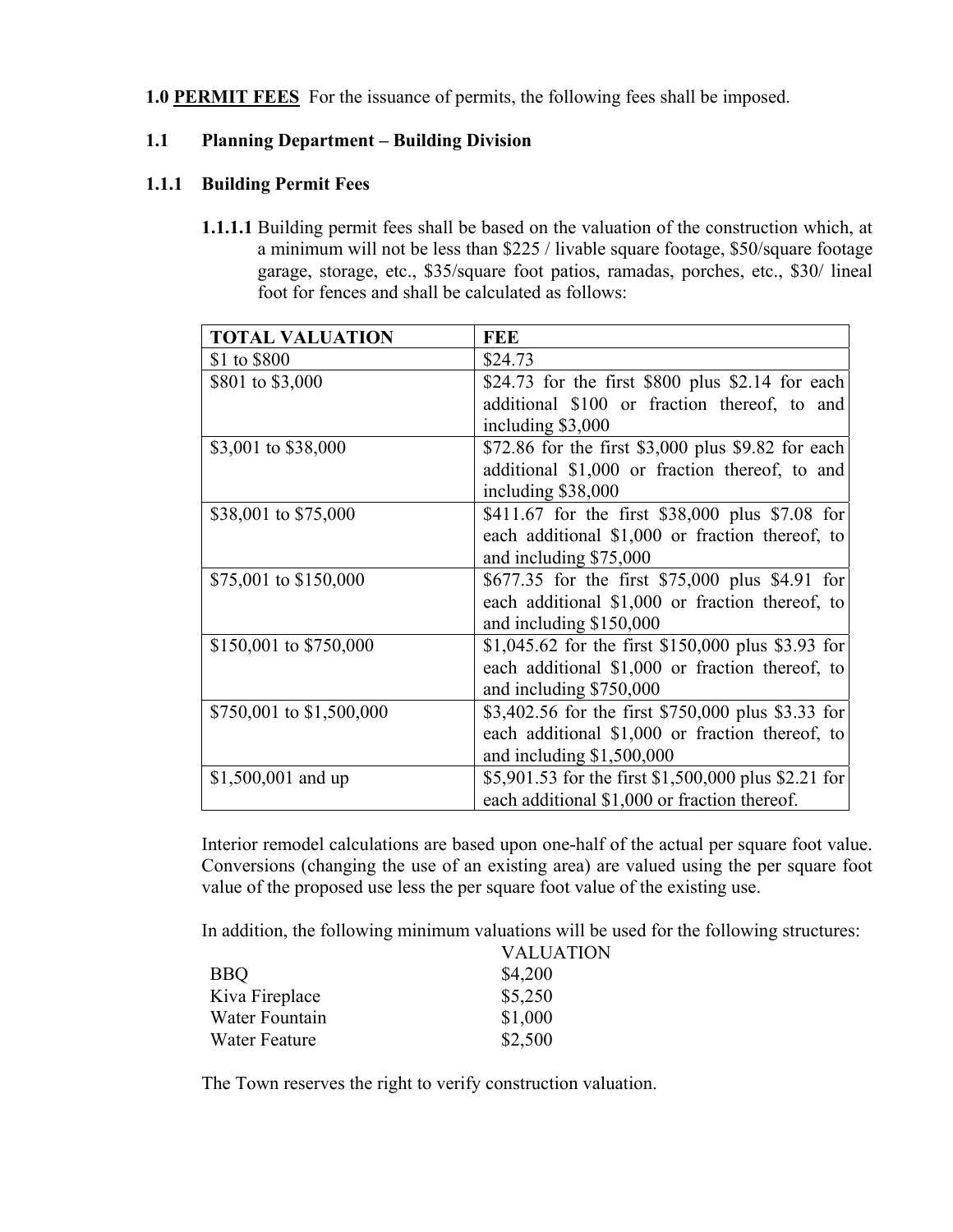- **1.1.1.2** In addition to the fees established in paragraph 1.1.1.1, the permit holder shall reimburse the Town for any fees charged by outside consultants relevant to the project.
- **1.1.1.3** Pools 1% of construction cost.
- **1.1.1.4** In addition to the fees established in paragraph 1.1.1.1, the permit holder shall be assessed a Haul Fee equal to 9.0% of the Building Permit Fee on all new construction or remodeling projects valued at \$500,000 or more. Construction in which more than 100 cubic yards of fill dirt will be brought onto or removed from the property shall be assessed an additional fee pursuant to Section 1.2.3.

# **1.1.2 Plumbing Permit Fees \$130.00 1.1.3 Mechanical Permit Fees \$130.00 1.1.4 Electrical Permit Fees \$130.00**

**1.1.5 Banner Permit \$35.00 each**

# **1.1.6 Building Plan Review**

In addition to the building and other permit fees charged under other sections herein, the fees for the review of building plans, including electrical, grading and drainage, mechanical, plumbing, structural, and prevention plans, shall be charged as follows:

| In-house plan review and                                  |                             |
|-----------------------------------------------------------|-----------------------------|
| Standard out-source plan review (two reviews)             | 65% of building permit fee  |
| Standard out-source plan review and in-house plan         | $$130.00$ per hour          |
| review after the second review                            |                             |
| Expedited out-sourced plan review (two reviews)           | 115% of building permit fee |
| Expedited out-sourced plan review after the second review | $$130.00$ per hour          |
| Commercial sprinkler plan review                          | $$0.10 / sq$ foot           |
| Fire alarm plan review                                    | $$0.05 / sq$ foot           |
| Fire hydrant plan review                                  | $$110.00$ per plan          |
| Residential sprinkler plan review                         | $$0.06 / sq$ foot           |
| Chemical fire system plan review                          | \$87.00 per plan            |
| Hood system plan review                                   | $$87.00$ per plan           |
| Processing fee for deferred submittal                     | \$26.00                     |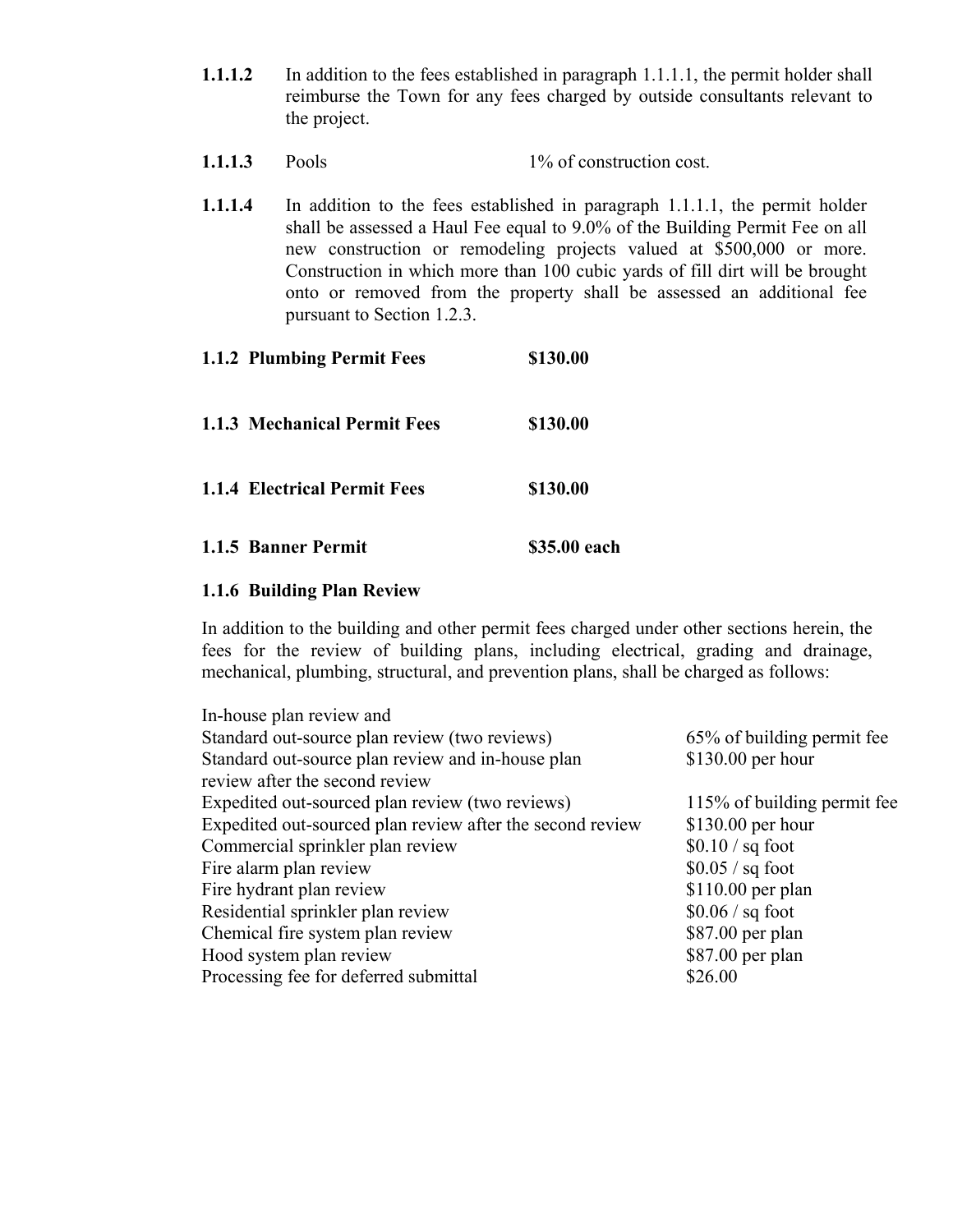## **1.1.7 Demolition Permit**

| Plan Check        | Complete Demo \$130<br>Partial Demo \$65        |
|-------------------|-------------------------------------------------|
| Demolition Permit | Complete Demo = $$260$<br>Partial Demo $= $130$ |

## **1.1.8 Demolition Haul Permit**

This Section shall apply when more than 100 cubic yards of other materials are removed from the property.

| <b>Demolition Haul Permit</b>                                                                            | \$0 first 100 $CY + $100$ each additional<br>100<br>CY or part thereof                                                                          |
|----------------------------------------------------------------------------------------------------------|-------------------------------------------------------------------------------------------------------------------------------------------------|
| 1.1.9 Building Code Appeal                                                                               |                                                                                                                                                 |
| Appeal of Building Official's decision \$1,385<br>on construction codes                                  |                                                                                                                                                 |
| 1.1.10 Request for Change of Address Fee                                                                 |                                                                                                                                                 |
| Request for change of address                                                                            | \$195                                                                                                                                           |
| <b>1.1.11 Other Inspection Fees</b>                                                                      |                                                                                                                                                 |
| $\bullet$<br>construction work is not in<br>compliance with Code for third<br>and subsequent inspections | Re-inspection fee when \$65 per hour or part thereof                                                                                            |
| Special inspection fee during<br>$\bullet$<br>normal business hours                                      | \$65 per hour or part thereof                                                                                                                   |
| Special inspection fee outside<br>$\bullet$<br>of normal business hours                                  | \$130 per hour or part thereof. Special<br>inspections requested for holidays,<br>Saturdays, or Sundays will be subject to<br>a 3-hour minimum. |

A special inspection fee is (1) a request not made by 3 pm on the previous business day or (2) any request for inspection services outside of the normal work hours (8 am to 4 pm Monday – Friday). Special inspections are subject to prior approval and staff availability.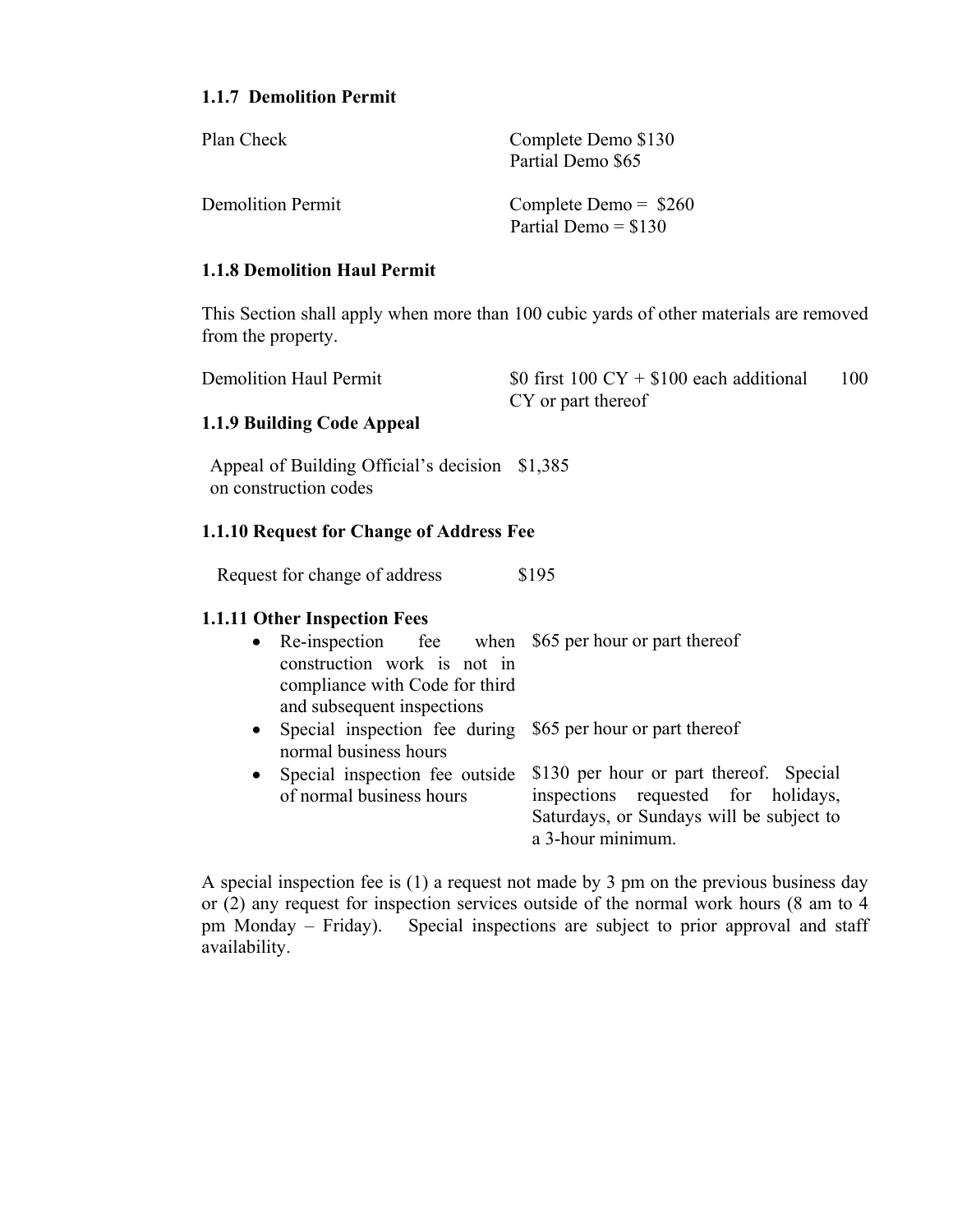# **1.2 Engineering Department**

| 1.2.1 Grading Permit Fees    |                                                                                                                                                                                                       |  |  |
|------------------------------|-------------------------------------------------------------------------------------------------------------------------------------------------------------------------------------------------------|--|--|
| Plan Check                   | \$48.00                                                                                                                                                                                               |  |  |
| <b>Grading Permit</b>        | \$142 first 100 cy + \$95 each additional<br>100cy                                                                                                                                                    |  |  |
| Grading Permit $> 10,000$ CY | \$9,547 first $10,000$ cy + \$95 each<br>additional 1,000 cy                                                                                                                                          |  |  |
| Late Permit Fee              | A late permit fee will be charged for any<br>grading work (removal or placement of<br>fill dirt on property) without first having<br>obtained a grading permit equivalent to<br>double the permit fee |  |  |

|  |  |  | 1.2.2 Right-of-Way Construction Permit Fees: | \$75.00 Plus |
|--|--|--|----------------------------------------------|--------------|
|--|--|--|----------------------------------------------|--------------|

| <b>Item</b>                                    | Unit         | Fee      |
|------------------------------------------------|--------------|----------|
| A.C. Paving                                    | Sq. Yd.      | \$1.60   |
| Concrete Sidewalk/Recreation Path              | Lin. Ft.     | \$0.50   |
| Dust Palliative                                | Sq. Yd.      | \$0.02   |
| Concrete Valley Gutter and Apron               | Lin. Ft.     | \$0.50   |
| Curb and Gutter                                | Lin. Ft.     | \$1.00   |
| <b>Water Lines</b>                             | Lin. Ft.     | \$0.40   |
| <b>Sewer Lines</b>                             | Lin. Ft.     | \$0.40   |
| <b>Natural Gas Lines</b>                       | Lin Ft.      | \$1.60   |
| Trenching                                      | Lin. Ft.     | \$0.20   |
| Underground Conduit or Pipe                    | Lin. Ft.     | \$0.20   |
| Splice Pit                                     | Each         | \$95.00  |
| Concrete Box Culvert (Single Barrel)           | Each         | \$142.00 |
| Brass Cap                                      | Each         | \$50.00  |
| <b>Street Sign</b>                             | Each         | \$80.00  |
| Traffic Control Devices (including barricades) | Per location | \$250.00 |
| day or night, per location                     |              |          |
| Emergency Street Work, per location            | Per location | \$250.00 |
| <b>Permanent Site Restoration</b>              | Each         | \$500.00 |

**A \$500.00 Assurance is required prior to issuance of each permit.**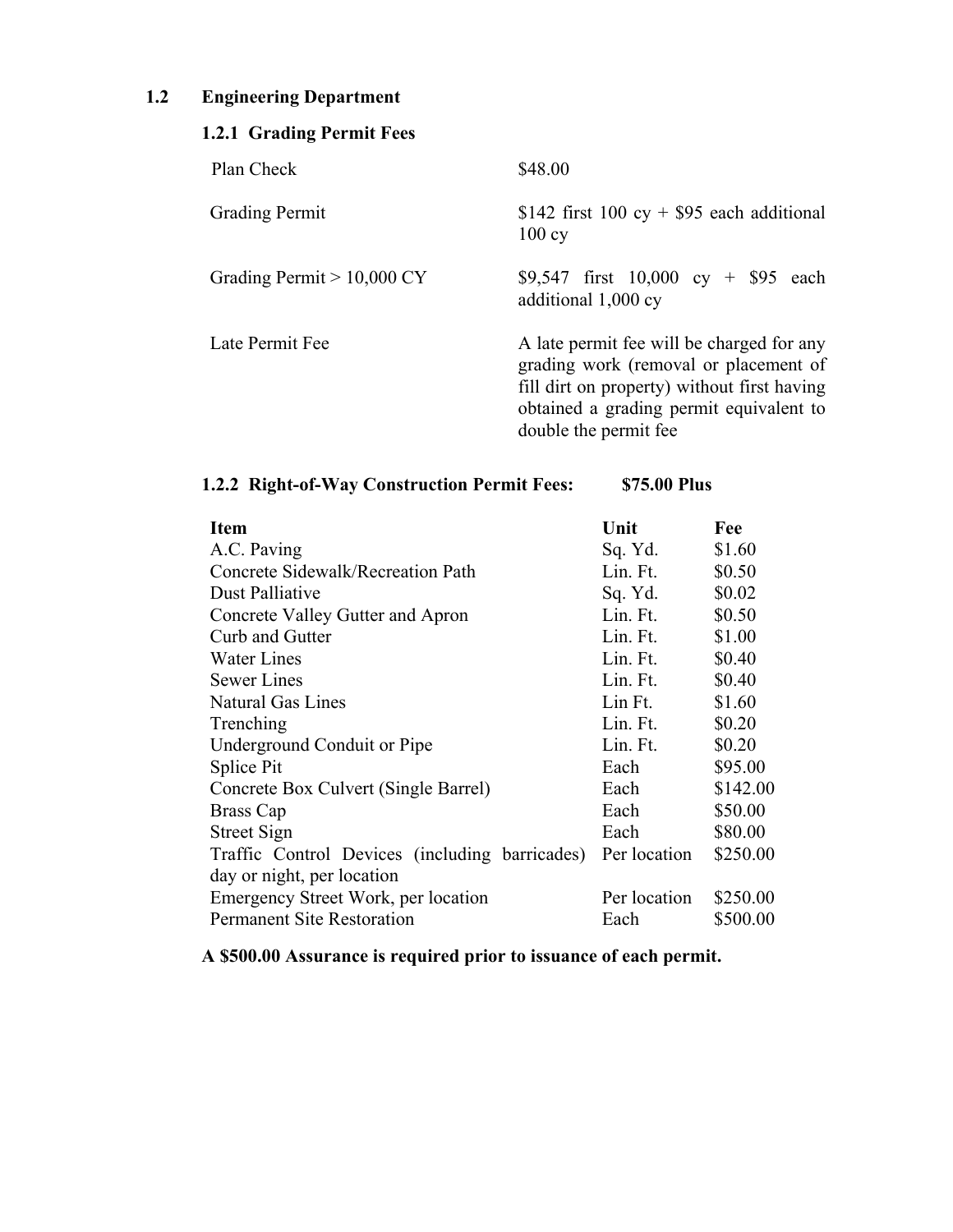## **1.2.3 Haul Permit Fees**

This section shall apply when more than 100 cubic yards of dirt will be brought onto or removed from the property.

| <b>Excavation Haul Fee</b>                       | \$0 first $100 \text{ cy} + $95 \text{ each}$<br>additional 100 cy or part thereof |
|--------------------------------------------------|------------------------------------------------------------------------------------|
| 1.2.4 Engineering Plan Review                    |                                                                                    |
| Review 1st & 2nd, each<br>Each subsequent review | \$100<br>\$50                                                                      |
| <b>1.2.5 Blasting Operations Permit</b>          |                                                                                    |
| Blasting permit                                  | \$585                                                                              |
| 1.2.6 Drilling Permit                            |                                                                                    |
| Drilling Permit                                  | \$100                                                                              |
| 1.2.7 Drainage Permit                            |                                                                                    |
| Drainage Permit                                  | \$100                                                                              |

## **1.3 Wastewater Utility Division**

#### **1.3.1 Wastewater Development Fees**

| <b>Meter Size</b> | Flow (gpm) | <b>Capacity Ratio</b> | Fee $(\$)$ |
|-------------------|------------|-----------------------|------------|
| 1" and smaller    | 50         | 1.00                  | \$7,847    |
| 1.5"              | 100        | 2.00                  | \$15,694   |
| 2"                | 160        | 3.20                  | \$25,110   |
| 3"                | 350        | 7.00                  | \$54,929   |
| 4"                | 600        | 12.00                 | \$94,164   |
| 6"                | 1,000      | 20.00                 | \$156,940  |
| 8"                | 1,600      | 32.00                 | \$251,104  |

The fee for the enlargement of an existing meter size shall be the difference between the fee charged for the existing meter size and the new meter size connection as set forth in the Paradise Valley Fee Schedule.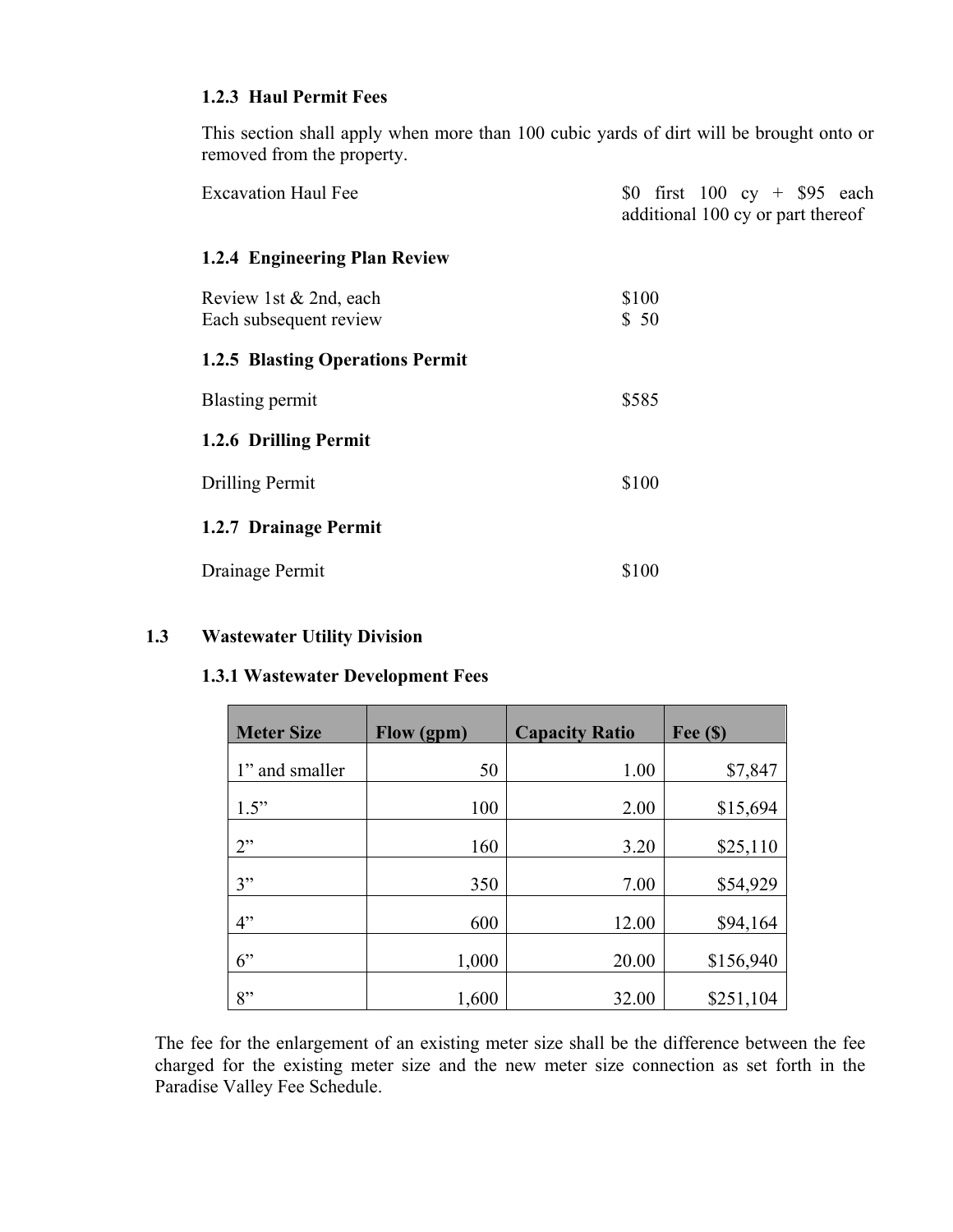## **1.3.2 Sewer User Fee**: [Note: effective July 1, 2017 – July 1, 2019] **1.3.2.1 Residential**

The monthly sewer user fee shall be \$76.53 per month plus \$1.04 per each 1,000 gallons over 15,000 gallons of water usage. The maximum monthly rate shall be \$242.00. Once a year, the sewer user charge will be calculated based on 90% of the average monthly water consumption for the preceding consecutive months of December, January, February, and March excluding the month of greatest consumption.

## **1.3.2.2 Schools, Churches, Public Buildings**

The monthly sewer user fee shall be \$4.68 per 1,000 gallons of water consumption. Once a year, the sewer user charge will be calculated based on the average monthly water consumption for the preceding consecutive months of December, January and February. Water consumption shall be calculated based on 100% of the in-building water consumption, if in-building and outdoor consumption are separately metered by the water provider. Water consumption shall be calculated based on 90% of the average monthly water consumption if in-building water consumption is not separately metered by the water provider. The minimum rate for schools, churches, public buildings will be \$76.53.

## **1.3.2.3 Commercial Building with Dining**

The monthly sewer user fee shall be \$5.66 per 1,000 gallons of water consumption. Once a year, the sewer user charge will be calculated based on 90% of the average monthly water consumption for the preceding consecutive months of December, January and February. Water usage consumption shall be calculated based on 100% of the inbuilding water consumption, if in-building and outdoor consumption are separately metered by the water provider. Water consumption shall be calculated based on 90% of the average monthly water consumption if in-building water consumption is not separately metered by the water provider. The minimum rate for commercial building will be \$76.53.

#### **1.3.2.4 Medical Facilities**

The monthly sewer user fee shall be \$4.98 per 1,000 gallons of water consumption. Once a year, the sewer user charge will be calculated based on 90% of the average monthly water consumption for the preceding consecutive months of December, January and February. Water usage consumption shall be calculated based on 100% of the inbuilding water consumption, if in-building and out-door consumption are separately metered by the water provider. Water consumption shall be calculated based on 90% of the average monthly water consumption if in-building water consumption is not separately metered by the water provider. The minimum rate for medical facilities will be \$76.53.

#### **1.3.2.5 Water Meter Reading Fee** \$30.25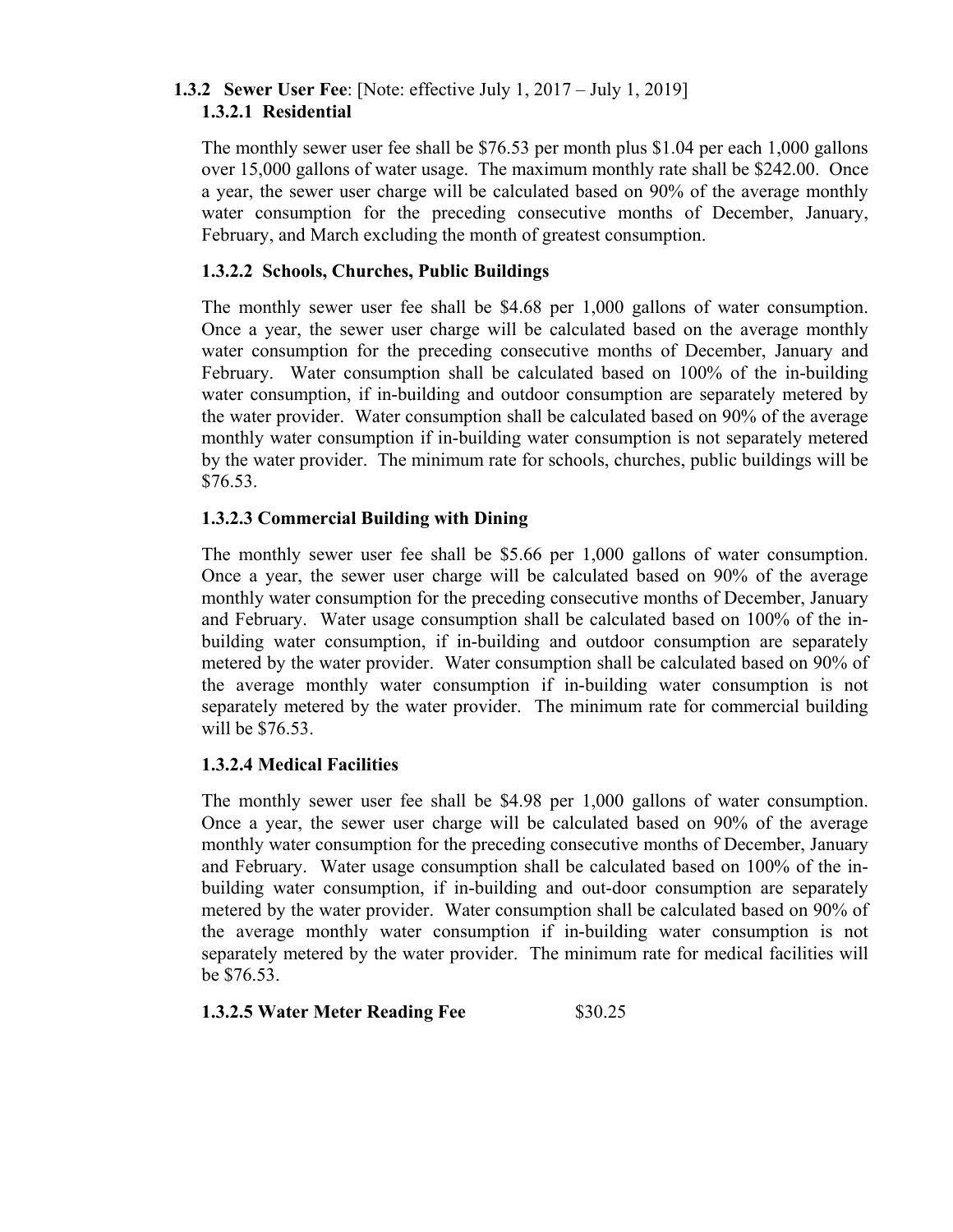# **1.4 Police Department**

# **1.4.1 Records and Documents**

| Police report copies (Fees waived for             | \$10.00                          |
|---------------------------------------------------|----------------------------------|
| victims of violent Part I crimes) 1 through       |                                  |
| 20 pages                                          |                                  |
| Each additional page up to 150 pages              | \$0.50 per page                  |
| Over 150 pages                                    | \$75.00                          |
| All other public documents                        | \$0.25 per page (\$1.00 minimum) |
| Crime scene/crash diagrams larger than<br>11'X17" | \$10.00 each                     |
| Printed photographs (3" X 5"<br>and               | \$5.00 per photograph            |
| Polaroid) (Note: This does not include            |                                  |
| photo enforcement photographs.)                   |                                  |
| Printed photographs $(8" \times 10")$             | \$10.00 per photograph           |
| Digital Photographs, per report:                  |                                  |
| First CD/Disk                                     | \$10.00                          |
| Additional CDs/Disks same report                  | \$5.00                           |
| Police audio recordings (Includes 911)            | \$25.00 per Tape/CD              |
| Police video recordings                           | \$25.00 per Tape/CD              |
| Photo enforcement photographs (fee is             | Cost can vary                    |
| not set nor controlled by the Town and is         |                                  |
| subject to change without advance notice.         |                                  |
| Please check with the Police Department's         |                                  |
| Photo Enforcement Clerk for current cost          |                                  |
| and procedure for obtaining a photograph.         |                                  |

# **1.4.2 Licenses and Permits**

| <b>Commercial Residential Solicitation</b> | \$25.00 each                      |
|--------------------------------------------|-----------------------------------|
| Permit Fee                                 |                                   |
| Fingerprinting Fee                         | \$5.00 per card                   |
| Housemoving                                | $$950 + $95$ per hour for permits |
|                                            | requiring more than 10 hours      |
|                                            | staff time.                       |
| Residential Parking Permit Annual Fee      | \$20.00                           |

# **1.4.3 Police Off-Duty Fees**

| <b>Officer Rate</b>              | \$60.00/hr |
|----------------------------------|------------|
| Sergeant Rate                    | \$70.00/hr |
| Vehicle Rate                     | \$5.00/hr  |
| Holiday Charge                   | \$10.00/hr |
| Short Notice Fee (<48 hrs)       | \$5.00/hr  |
| Cancellation Fee $(\leq 24$ hrs) | \$100      |
| Shift Differential (11pm-7am)    | \$5.00/hr  |
| Extended Shift Fee (>10 hrs)     | \$15.00/hr |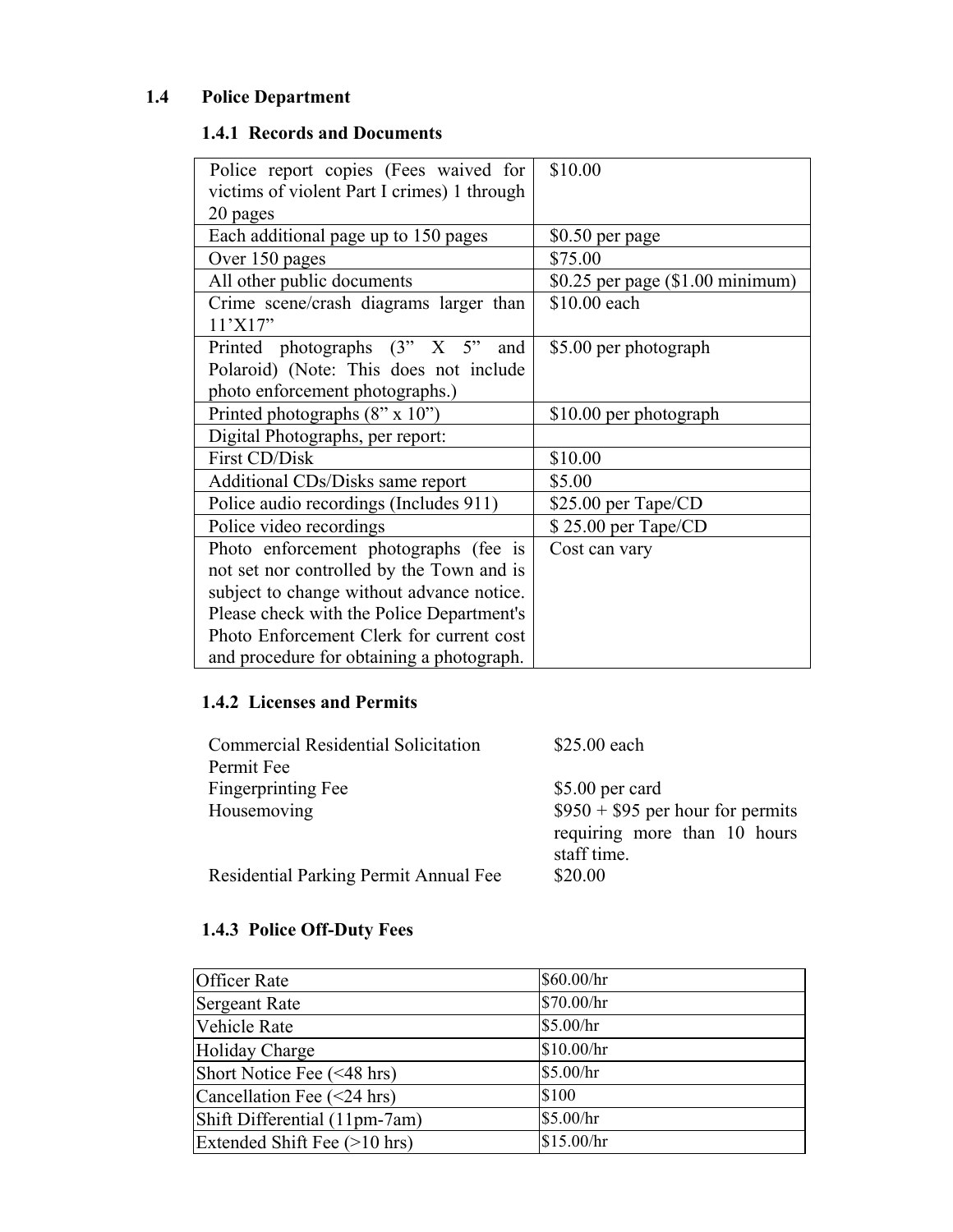## **1.4.4 Miscellaneous Fees**

| Immobilization Device (parking boot) Removal      | \$25.00 each                         |
|---------------------------------------------------|--------------------------------------|
| Horse Recovery/Impound<br>Sign Removal Fee        | \$100 per horse<br>$$35.00$ per sign |
| Vehicle Impoundment Administrative Hearing<br>Fee | \$150.00                             |
| Credit Card Processing Service Charge             | 3% of transaction                    |

## **1.5 Fire Prevention**

| <b>1.5.1 Fire Prevention Permit Fees</b>     |          |
|----------------------------------------------|----------|
| Tent Permit                                  | \$75.00  |
| Underground fuel tank storage permits        | \$150.00 |
| Above ground LPG permit                      | \$85.00  |
| Underground LPG permit                       | \$85.00  |
| Fireworks permit                             | \$125.00 |
| Convention permit                            | \$75.00  |
| Roofing operations permit                    | \$50.00  |
| Hazardous Materials permit                   | \$75.00  |
| All other permits required by Intl Fire Code | \$50.00  |

# **1.6 Alarm Monitoring and Fines**

# **1.6.1 Town Alarm Monitoring (TAM) Subscription Rates**

| <b>PAM Primary</b>        | \$35 per month / $$105$ per quarter       |
|---------------------------|-------------------------------------------|
| (Telephone) 1-24 Zones    |                                           |
| <b>PAM Primary</b>        | \$40 per month / $$120$ per quarter       |
| (Telephone) $25+Zones$    |                                           |
| PAM Backup                | $+$ \$10 per month / $+$ \$30 per quarter |
| (Radio or digital backup) |                                           |

## **1.6.2 False Alarm Fines**

| 1 <sup>st</sup> False Alarm                                          | 80                             |
|----------------------------------------------------------------------|--------------------------------|
| 2 <sup>nd</sup> and Subsequent False Alarms in<br>Same calendar year | \$100 each for permitted Users |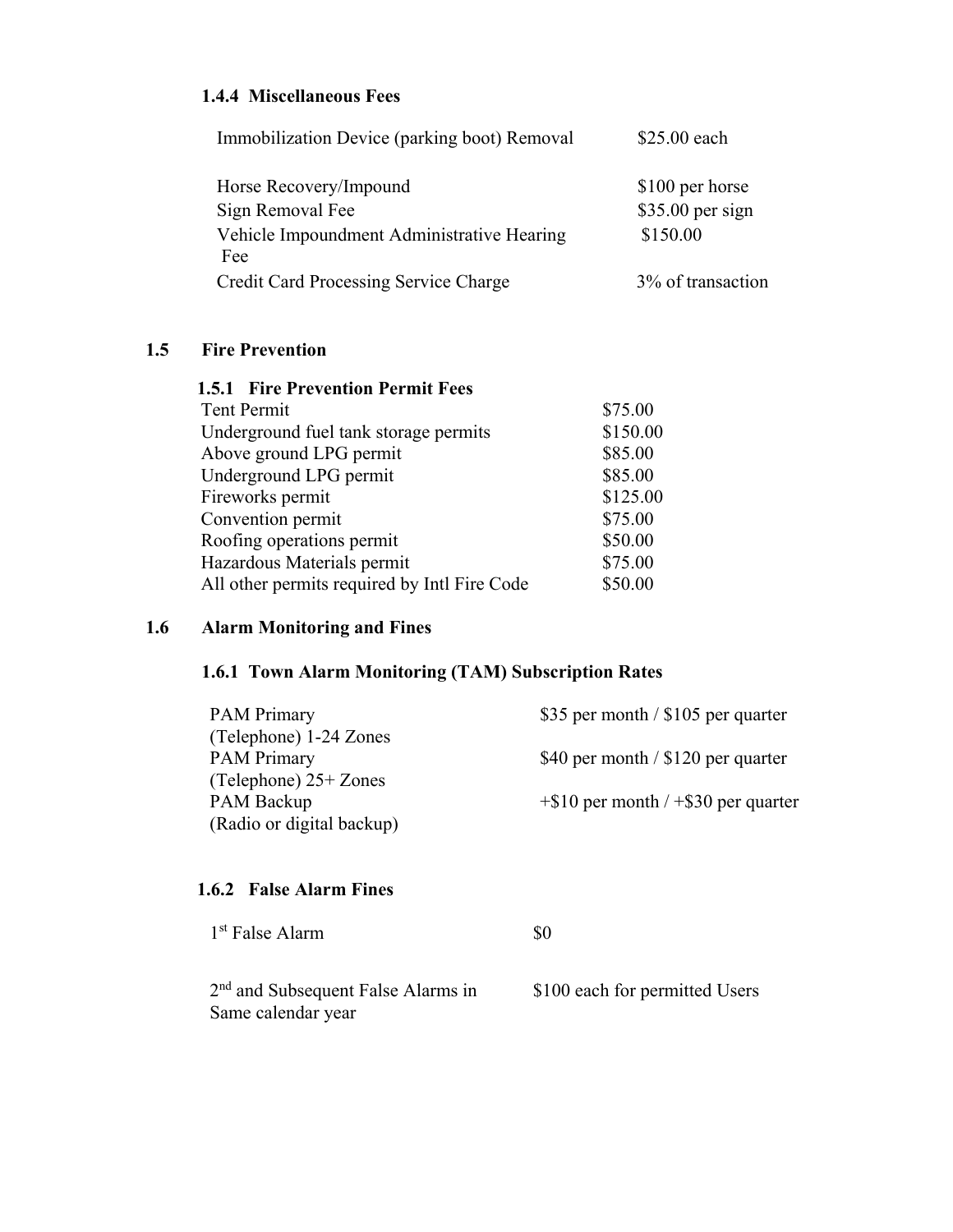**2.0 Application Fees** For the receipt and consideration of applications, the following fees shall be imposed.

### **2.1 Board of Adjustment**

| 2.1.1 | <b>Application for Variance</b>                                                                                                 | \$1,765 |
|-------|---------------------------------------------------------------------------------------------------------------------------------|---------|
| 2.1.2 | Appeal of Administrative Decision                                                                                               | \$1,765 |
| 2.1.3 | Request for Continuance by the<br>Applicant                                                                                     | \$365   |
| 2.1.4 | Application for Variance for Non-<br>livable detached structures having<br>less than 10% impact on setback or<br>disturbed area | \$1,615 |
| 2.1.5 | Administrative Relief from Zoning<br>Code                                                                                       | \$450   |

#### **2.2 Planning Commission**

#### **2.2.1 Subdivisions**

- **2.2.1.1** Application for approval of a \$3850 + \$25 per lot preliminary subdivision plat:
- **2.2.1.2** Application for approval of a final subdivision plat \$2,835
- **2.2.1.3** Replat \$2,635
- **2.2.1.4** Application for Subdivision Sign \$2,125
- 2.2.1.5 Subdivision Premises for Sale Sign \$2,125
- **2.2.2** If the proposed subdivision is partially or wholly within the Hillside Development Area, then the fees established above (§ 2.2.1) are doubled.
- **2.2.3.a** Major Amendments: To file for a major amendment to the General Plan, each application \$13,000
- **2.2.3.b** Minor Amendments: To file for a minor amendment to the General Plan, each application \$7,750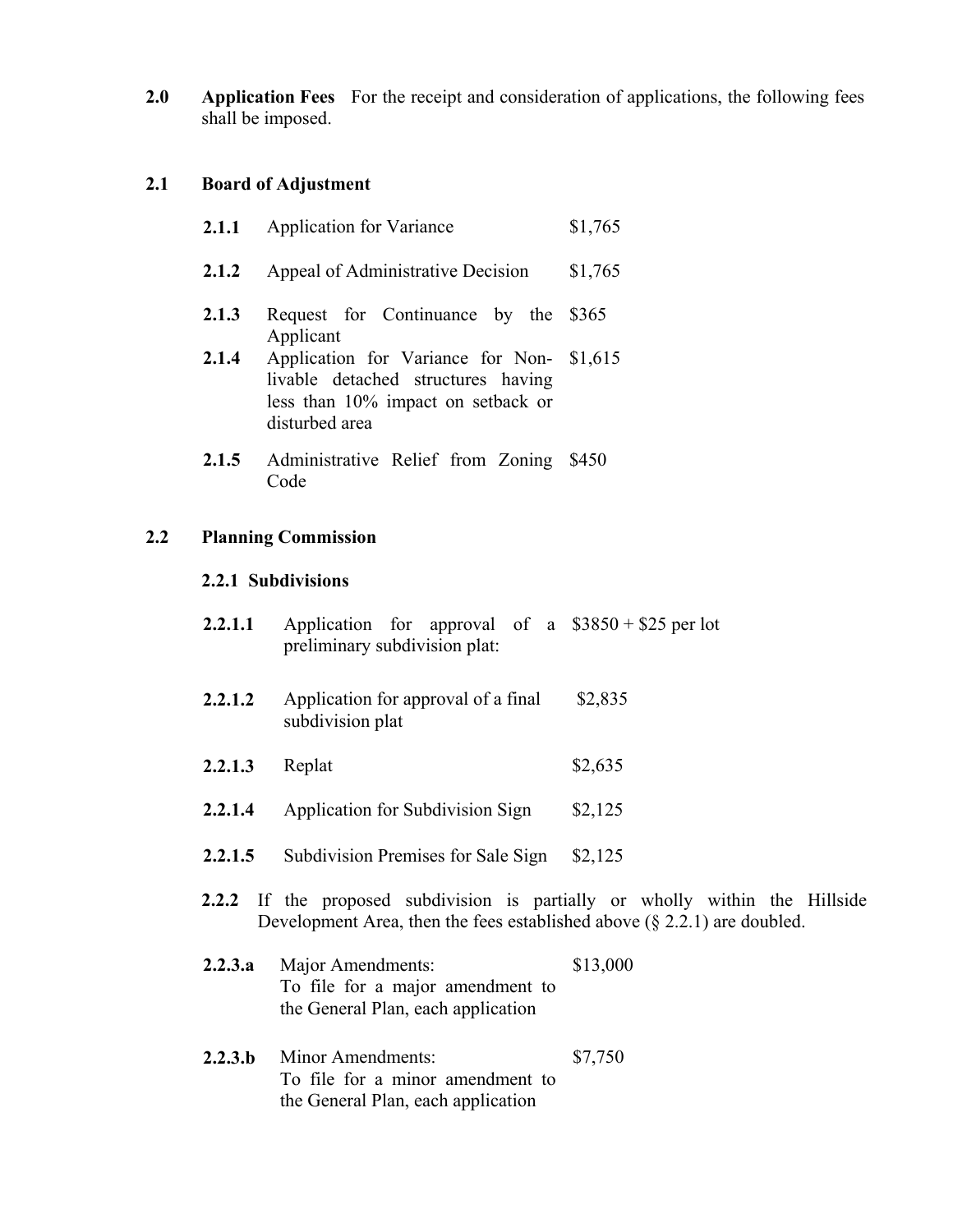| 2.2.4  | To vacate a street or alley, each $$3,170 + cost$ of appraisal<br>application                                                               |                         |
|--------|---------------------------------------------------------------------------------------------------------------------------------------------|-------------------------|
| 2.2.5  | To amend the Zoning Ordinance, \$14,625<br>each application                                                                                 |                         |
| 2.2.6  | Application for Rezoning                                                                                                                    | $$11,850 + $75$ per lot |
| 2.2.7  | Request by applicant for a \$800 each<br>continuance (applies to<br>all planning/zoning matters, special<br>use permits, subdivisions, etc) |                         |
| 2.2.8  | Non-Administrative Land<br>Modification                                                                                                     | \$3,575                 |
| 2.2.9  | Administrative Land Modification                                                                                                            | \$2,225                 |
| 2.2.10 | Release of Easement                                                                                                                         | \$5,200                 |
| 2.2.11 | <b>Annexation Application Fee</b>                                                                                                           | \$9,300                 |

# **2.3 Hillside Review**

| 2.3.1   | Additions to existing structures                                           | \$1,490 |
|---------|----------------------------------------------------------------------------|---------|
|         | (sec. 2204f1) requiring engineer                                           |         |
|         | approval only                                                              |         |
| 2.3.2.a | In addition to the permit fees \$6,375<br>established in paragraph 1.1, an |         |
|         | application for Hillside Building                                          |         |
|         | Committee review of structures in a                                        |         |
|         | Hillside Development Area shall pay                                        |         |
|         | a fee and reimburse the Town for any                                       |         |
|         | fees charged by consultants relevant                                       |         |
|         | to the project.                                                            |         |
| 2.3.2.b | Review of plans for addition of a \$1,785                                  |         |
|         | solar photovoltaic or solar hot water                                      |         |
|         | heater only application                                                    |         |
| 2.3.3   | Hillside Building Committee Re-                                            | \$850   |
|         | approval                                                                   |         |
| 2.3.4   | <b>Combined Hillside Reviews</b>                                           | \$4,125 |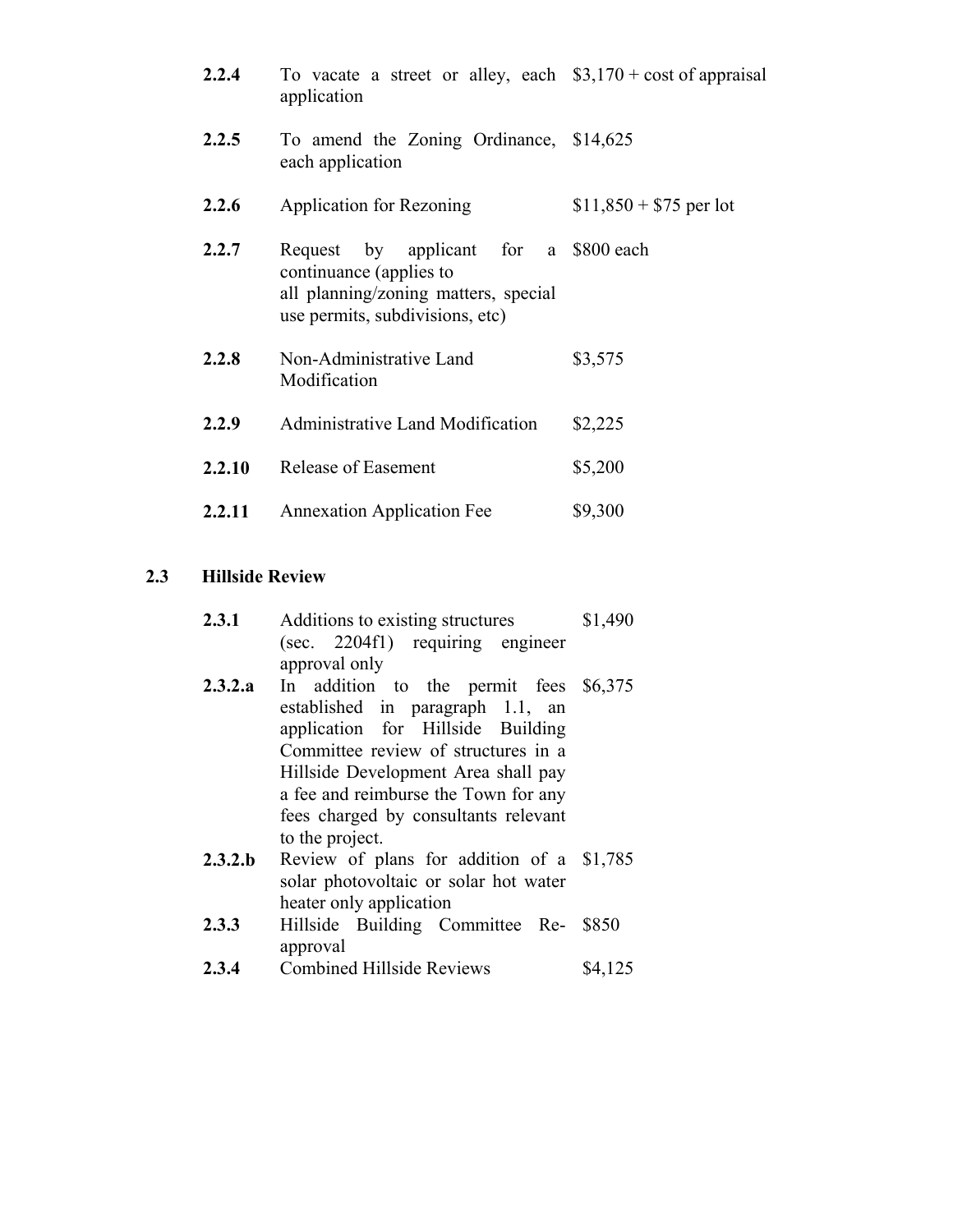#### **2.4 Special Use Permit Review**

#### **2.4.1 Application for Special Use Permits**

| 2.4.1.1  | Managerial Amendment for Schools, \$950<br>Government Buildings, and Places<br>of Worship |                              |
|----------|-------------------------------------------------------------------------------------------|------------------------------|
| 2.4.1.2  | Managerial Amendment for all other \$1,900<br>uses                                        |                              |
| 2.4.1.3  | Minor Amendment for Schools, \$2,625<br>Government Buildings, and Places<br>of Worship    |                              |
| 2.4.1.4  | Minor Amendment for all other uses                                                        | \$5,250                      |
| 2.4.1.5  | Intermediate<br>Amendment<br>for                                                          |                              |
|          | Schools, Government Buildings, and                                                        | \$4,150                      |
|          | Places of Worship                                                                         |                              |
| 2.4.1.6  | Intermediate Amendment for all                                                            | $$8,330 + $110$ per acre or  |
|          | other uses                                                                                | portion thereof              |
| 2.4.1.7  | SUP or Major Amendment to SUP                                                             |                              |
|          | for Schools, Government Buildings,                                                        | \$7,750                      |
|          | and Places of Worship                                                                     |                              |
| 2.4.1.8  | SUP or Major Amendment to SUP<br>for all other uses                                       | $$20,000 + $110$ per acre or |
| 2.4.1.9  | Private<br>For                                                                            | portion thereof              |
|          | Road,<br>Guardgate,<br>Guardhouse, or Observation Booth                                   | \$4,800                      |
| 2.4.1.10 | Amateur Radio Antenna Permit                                                              | \$5,275                      |
| 2.4.1.11 | <b>Conditional Use Permit</b>                                                             | \$5,665                      |
| 2.4.1.12 | Temporary Use Permit                                                                      | \$1,800                      |
| 2.4.1.13 | SUP for Small Wireless Facility that                                                      | \$1,000                      |
|          | is not an Administrative Small                                                            |                              |
|          |                                                                                           |                              |
|          | Wireless Facility                                                                         |                              |

## **2.5 Administrative Small Wireless Facilities**

## **2.5.1 Applications for Administrative Small Wireless Facility Permits**

- **2.5.1.1** Individual Site Application \$750
- **2.5.1.2** Consolidated applications for the collocation of up to twenty-five small wireless facilities if the collocations involve substantially the same type of small wireless facilities and substantially the same type of structure (Note: this fee applies only to collocations that do not require a replacement pole or a new wireless support structure) \$100 for each of the first five applications and \$50 each for next 20 applications in a consolidated application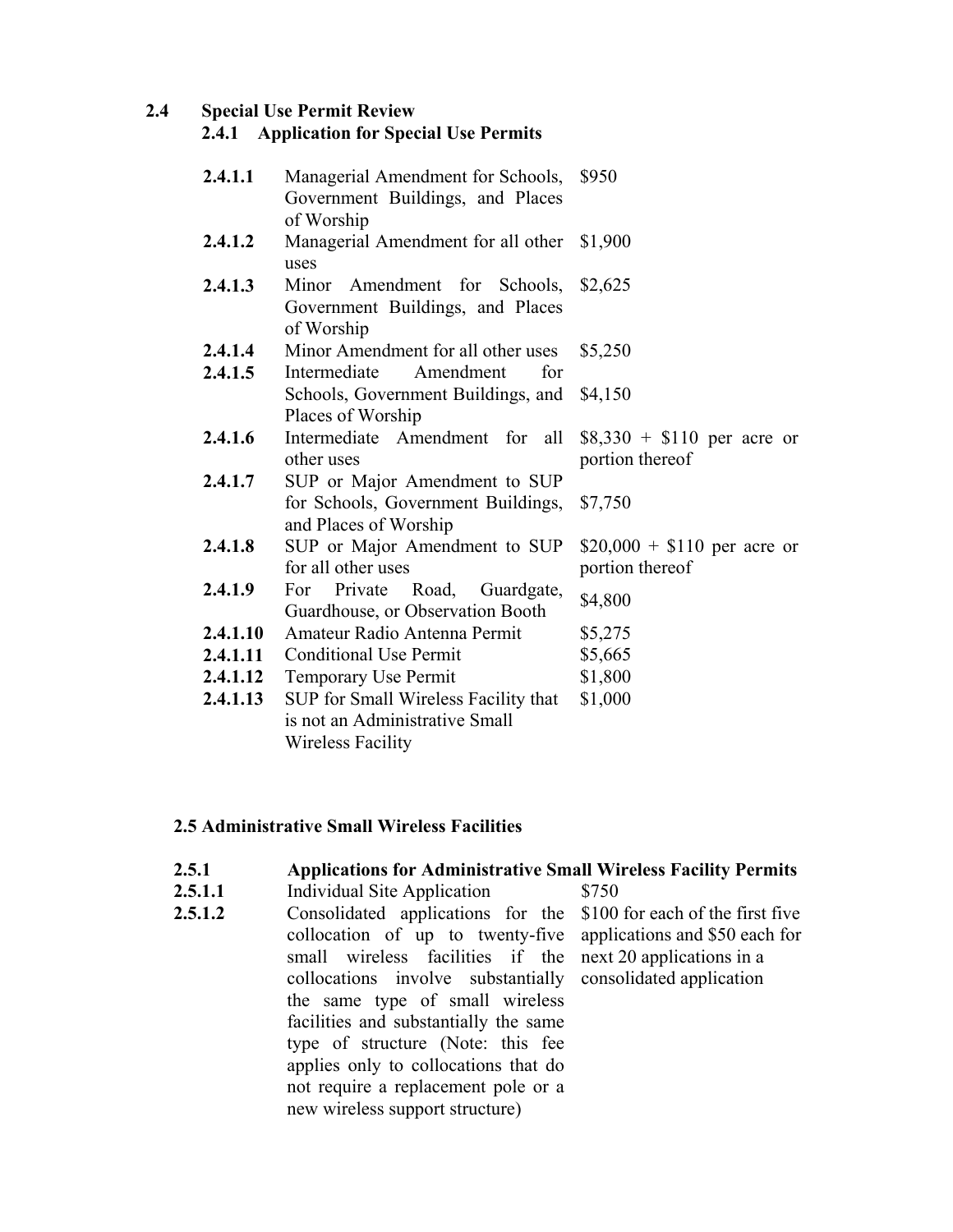# **Administrative Fees**

For administrative tasks, the following fees shall be imposed.

# **3.1 Returned Checks Fee**

| 3.1.1 | For each check or electronic direct \$50.00 |  |  |
|-------|---------------------------------------------|--|--|
|       | debit or credit card charge returned to     |  |  |
|       | the Town for any reason beyond the          |  |  |
|       | control of the Town                         |  |  |

# **3.2 License Fees**

| <b>General Business License</b>   | \$25.00    |
|-----------------------------------|------------|
| <b>Escort Bureau Application</b>  | \$1,000.00 |
| <b>Escort Bureau Issuance</b>     | \$1,000.00 |
| <b>Escort Bureau Renewal</b>      | \$1,000.00 |
| Escort application                | \$1,000.00 |
| <b>Escort Issuance</b>            | \$1,000.00 |
| <b>Escort Renewal</b>             | \$1,000.00 |
| Special Event Liquor License      | \$25.00    |
| Solid Waste and Recycling License | \$500.00   |
|                                   |            |

# **3.3 Records and Documents**

| Minimum)<br>Requests<br>Black Line (Blue Print)<br>3.3.1.1<br>18 X 24<br>\$10.00<br>\$10.00<br>24 X 36<br>30 X 42<br>\$10.00<br>3.3.1.2<br>Faxing for Official Public Records<br>$$0.25$ per page<br>Requests<br>8.5 X 11 Color Copy<br>3.3.2<br>$$1.00$ per page<br>Commercial<br>Records<br>3.3.3.<br>Requests,<br>As allowed by State law<br>Copies & Searches<br>Town Code (paper copy)<br>\$45.00<br>3.3.4<br>\$30.00<br>Town Code (CD)<br>3.3.5<br>3.3.6<br>Town GIS Mapping,<br>Data,<br>and | \$1.00<br>per page |  |          | Copying for Official Public Records \$0.25 | <b>3.3.1</b> |
|-----------------------------------------------------------------------------------------------------------------------------------------------------------------------------------------------------------------------------------------------------------------------------------------------------------------------------------------------------------------------------------------------------------------------------------------------------------------------------------------------------|--------------------|--|----------|--------------------------------------------|--------------|
|                                                                                                                                                                                                                                                                                                                                                                                                                                                                                                     |                    |  |          |                                            |              |
|                                                                                                                                                                                                                                                                                                                                                                                                                                                                                                     |                    |  |          |                                            |              |
|                                                                                                                                                                                                                                                                                                                                                                                                                                                                                                     |                    |  |          |                                            |              |
|                                                                                                                                                                                                                                                                                                                                                                                                                                                                                                     |                    |  |          |                                            |              |
|                                                                                                                                                                                                                                                                                                                                                                                                                                                                                                     |                    |  |          |                                            |              |
|                                                                                                                                                                                                                                                                                                                                                                                                                                                                                                     |                    |  |          |                                            |              |
|                                                                                                                                                                                                                                                                                                                                                                                                                                                                                                     |                    |  |          |                                            |              |
|                                                                                                                                                                                                                                                                                                                                                                                                                                                                                                     |                    |  |          |                                            |              |
|                                                                                                                                                                                                                                                                                                                                                                                                                                                                                                     |                    |  |          |                                            |              |
|                                                                                                                                                                                                                                                                                                                                                                                                                                                                                                     |                    |  |          |                                            |              |
|                                                                                                                                                                                                                                                                                                                                                                                                                                                                                                     |                    |  |          |                                            |              |
|                                                                                                                                                                                                                                                                                                                                                                                                                                                                                                     |                    |  |          |                                            |              |
|                                                                                                                                                                                                                                                                                                                                                                                                                                                                                                     |                    |  |          |                                            |              |
| Services                                                                                                                                                                                                                                                                                                                                                                                                                                                                                            |                    |  |          |                                            |              |
| Aerial<br><b>Mapping</b><br>Parcel                                                                                                                                                                                                                                                                                                                                                                                                                                                                  |                    |  |          |                                            |              |
| $8\frac{1}{2}$ X 11 Inches<br>\$5.00<br>\$8.00                                                                                                                                                                                                                                                                                                                                                                                                                                                      |                    |  |          |                                            |              |
| \$15.00<br>$11 X 17$ Inches<br>\$10.00                                                                                                                                                                                                                                                                                                                                                                                                                                                              |                    |  |          |                                            |              |
| \$75.00<br>$34$ X 44 Inches<br>\$50.00                                                                                                                                                                                                                                                                                                                                                                                                                                                              |                    |  |          |                                            |              |
|                                                                                                                                                                                                                                                                                                                                                                                                                                                                                                     | N/A                |  | \$200.00 | Town Map Book                              |              |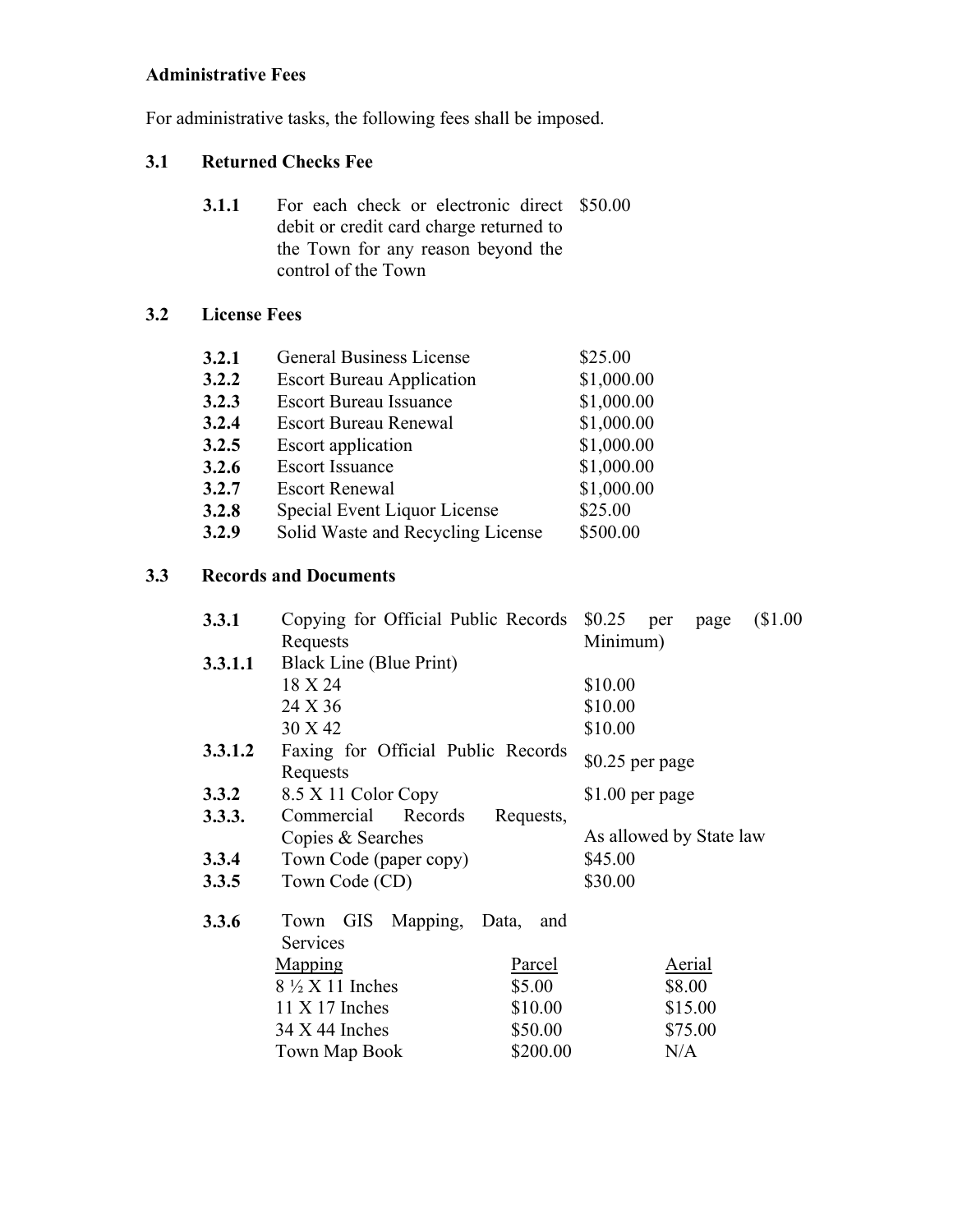## GIS PARCEL DATABASE

 The Town's parcel database is provided in ESRI ARCVIEW V9 shape file format (consisting of ".shp" and related files) only. All data is projected using North American Datum 1983 (NAD83) State Plane Arizona Central FIPS 0202 feet.

|                 | NON-       | <b>COMMERCIAL</b> |
|-----------------|------------|-------------------|
|                 | COMMERCIAL |                   |
| PARCEL DATABASE | \$200.00   | \$400.00          |

#### GIS CUSTOM SERVICES

 All data or map request not included above will be considered a custom request and shall be considered with regard to availability and cost of town resources to provide the products or services. A custom request can and may be declined.

| Minimum Charge                               | \$200.00 |
|----------------------------------------------|----------|
| Per Hour Charge (1 Hour Increments) \$100.00 |          |

• Plus \$0.05 Per Parcel ( Non-Commercial)

- Plus \$0.10 Per Parcel (Commercial)
- Includes Cost Of CD Media

| 3.3.7  | General Plan                                | \$9.00                     |
|--------|---------------------------------------------|----------------------------|
| 3.3.8  | Audio Tape of Public Meeting                | $$10.00$ per tape          |
| 3.3.9  | Audio CD of Public Meeting                  | \$10.00 per CD             |
| 3.3.10 | Video Tape                                  | $$25.00$ per tape          |
| 3.3.11 | Copies produced pursuant to court<br>action | As prescribed by State law |
| 3.3.12 | <b>Annual Town Budget</b>                   | \$15.00                    |
| 3.3.13 | Auditor's Report                            | \$15.00                    |
| 3.3.14 | Data CD                                     | \$50.00                    |

#### **3.4 Liens**

**3.4.1** Lien Filing Fees \$70.00

#### **3.5 Reserved**

#### **3.6 Collection Agency**

| <b>3.6.1</b> Collection Agency Fee | Collection fees and charges assessed |
|------------------------------------|--------------------------------------|
|                                    | by the collection agency shall be    |
|                                    | added to the sum or sums due.        |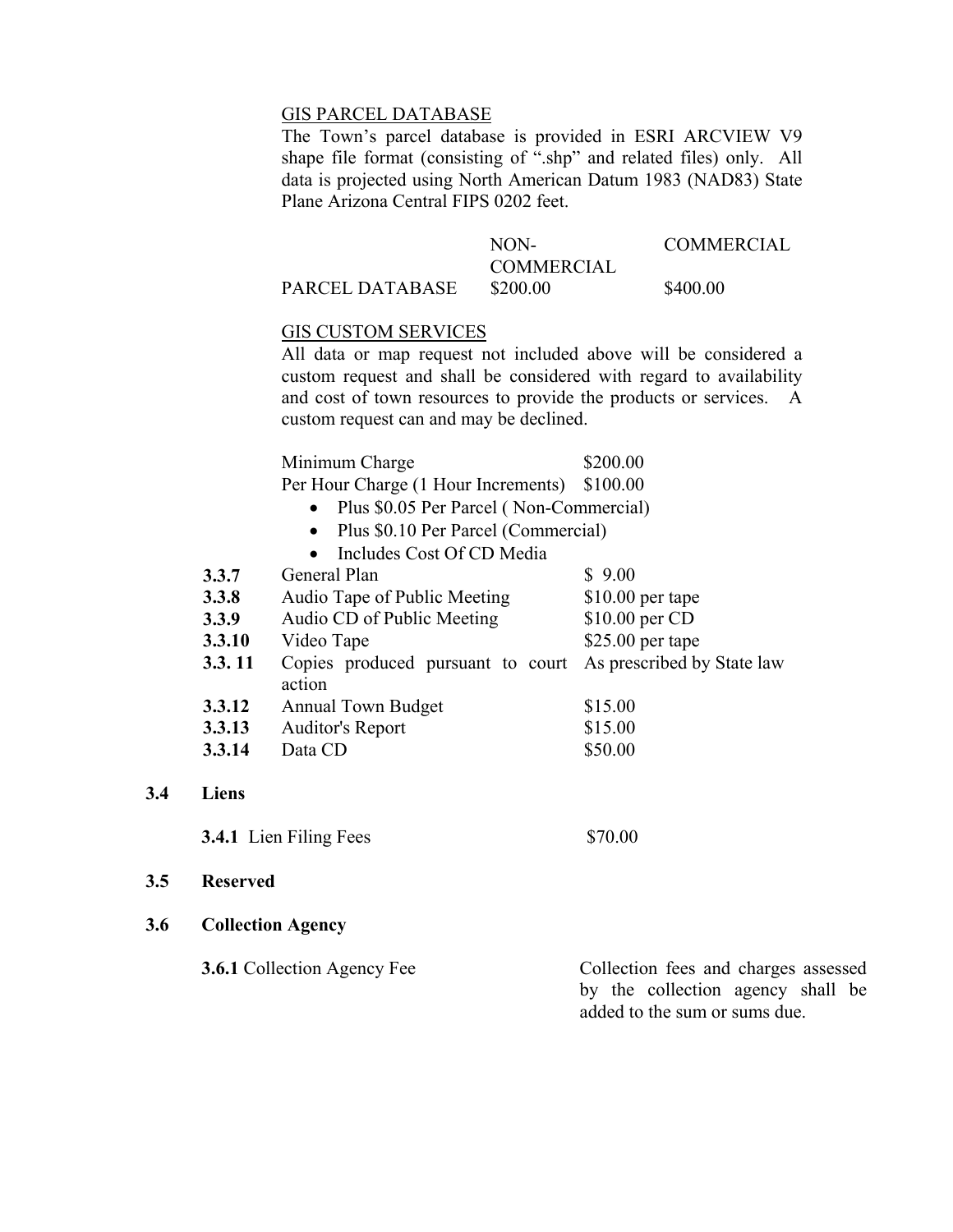# **3.7 Planning Department – Special Event Permits**

| 3.7.1 | Permits For Special Events Generally                          |  |  |  |  |
|-------|---------------------------------------------------------------|--|--|--|--|
|       | Walks, Parades, Bicycle Races, Foot $$650 + $90$ Per Hour For |  |  |  |  |
|       | Races, Designer/Showcase Home Permits Requiring More Than     |  |  |  |  |
|       | Events, Home And Garden Tours, 8.5 Hours Of Staff Time        |  |  |  |  |
|       | Fireworks Displays,<br>Film                                   |  |  |  |  |
|       | Productions                                                   |  |  |  |  |
| 3.7.2 | Permits For Special Events Utilizing Tents                    |  |  |  |  |
|       | Pre-Approved Tent Location Event \$200.00                     |  |  |  |  |
|       | Tent Events Without Pre-Approved \$300.00                     |  |  |  |  |
|       | Locations                                                     |  |  |  |  |

**Note: All Special Event Permit Fees will be doubled if request for special event permit is submitted within five business days of event.**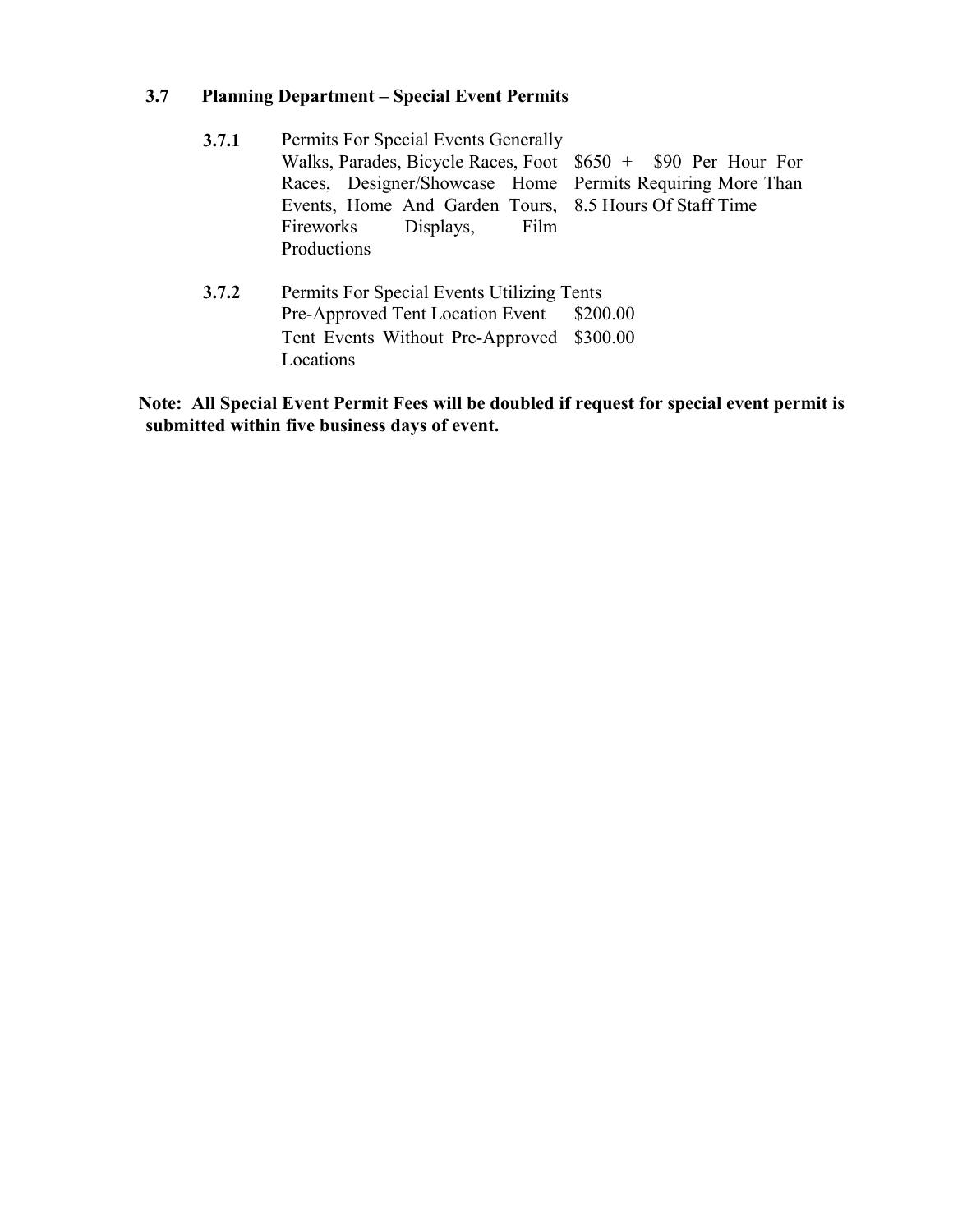### **FOOTNOTES**

Amended July 25, 1991 Amended January 1, 1995 Amended July 25, 1996 (Res. #884) Amended September 26, 1996 (Res. #890) Amended August 28, 1997 (Res. #914) Amended November 12, 1998 (Res. #949) Amended December 13, 1998 (Res. #953) Amended February 25, 1999 (Res. #959) Amended March 11, 1999 (Res. #960) Amended March 25, 1999 (Res. #961) Amended May 27, 1999 (Res. #968) Amended September 9, 1999 (Res. #975) Amended November 18, 1999 (Res. #979) (Master Schedule Update) Amended December 16, 1999 (Res. #982) Amended January 27, 2000 (Res. #984) Amended November 16, 2000 (Res. #1006) Amended March 8, 2001 (Res. #1011) Amended January 24, 2002 (Res. #1025) (Master Schedule Update) Amended September 26, 2002 (Res. #1037) Amended November 7, 2002(Res. #1038) (Master Schedule Update) Amended April 24, 2003 (Res. #1046) Amended May 22, 2003 (Res. #1048) Amended October 23, 2003 (Res. # 1058) Amended February 26, 2004 (Res. #1063) (Master Schedule Update) Amended July 8, 2004 (Res. #1076) Amended October 28, 2004 (Res. #1086) Amended December 16, 2004 (Res. # 1091) Amended January 27, 2005 (Res. #1092) (Master Schedule Update) Amended July 14, 2005 (Res. # 1106) Amended October 27, 2005 (Res. # 1110) Amended November 17, 2005 (Res. #1112) (Master Schedule Update) Amended October 26, 2006 (Res. #1135) Amended February 22, 2007 (Res. #1140) (Master Schedule Update) Amended June 14, 2007 (Res #1151) Amended October 25, 2007 (Res #1157) Amended January 24, 2008 (Res #1159) (Master Schedule Update) Amended October 23, 2008 (Res #1177) Amended October 22, 2009 (Res #1199) Amended November 5, 2009 (Res #1204) Amended November 19, 2009 (Res #1203) Amended February 25, 2010 (Res #1213) Amended October 21, 2010 (Res #1226) Amended June 28, 2012 (Res #1259) Amended March 27, 2014 (Res #1300) Amended May 8, 2014 (Res #1305) Amended December 3, 2015 (Res #1337) Amended June 9, 2016 (Res #2016-14) (Effective 8/1/16, 7/1/17) Amended January 26, 2017 (Res #2017-02) Amended March 23, 2017 (Res #2017-05) (Effective May 1, 2017)